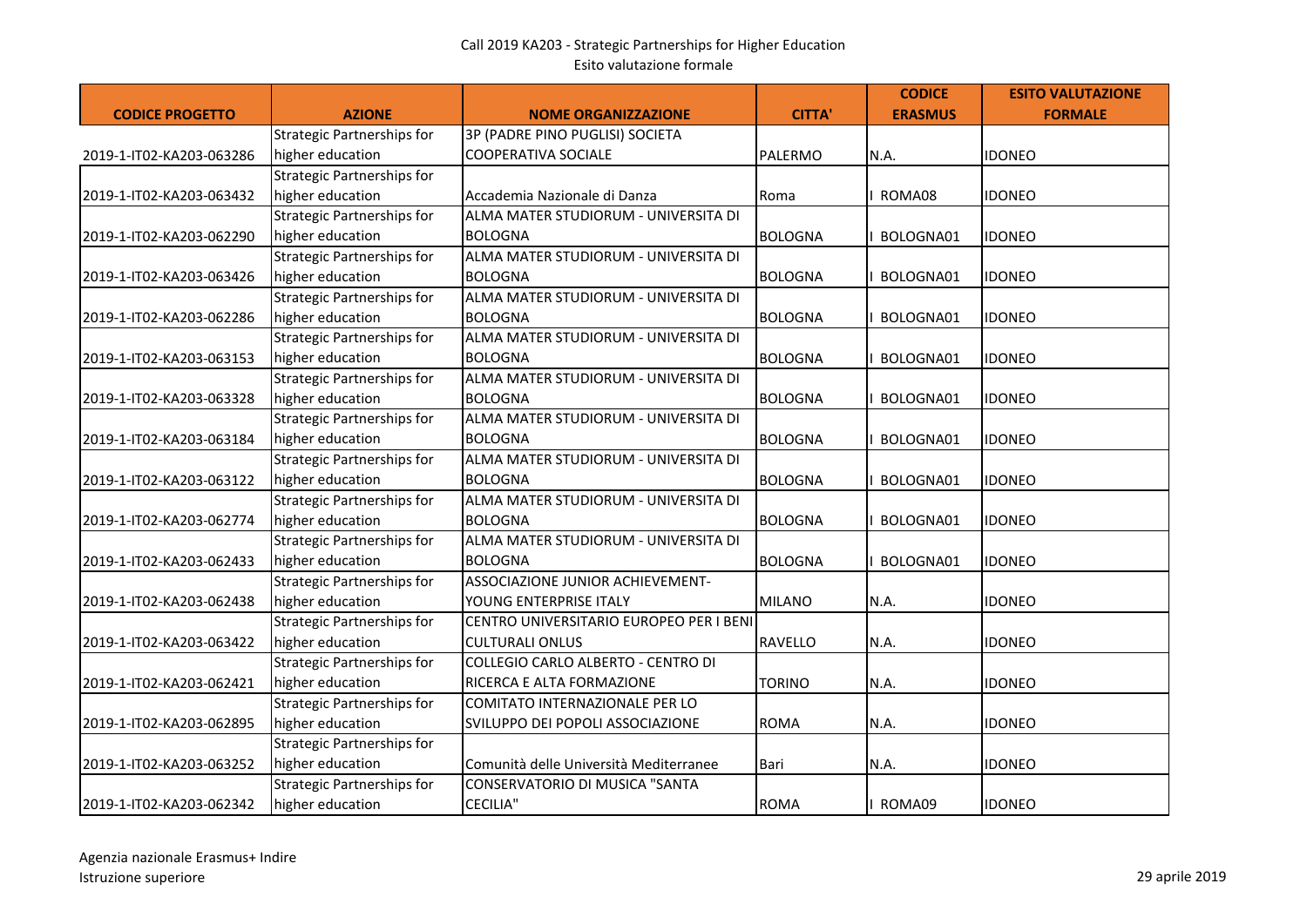| <b>CODICE PROGETTO</b>   | <b>AZIONE</b>                                         | <b>NOME ORGANIZZAZIONE</b>                                                                 | <b>CITTA'</b>        | <b>CODICE</b><br><b>ERASMUS</b> | <b>ESITO VALUTAZIONE</b><br><b>FORMALE</b> |
|--------------------------|-------------------------------------------------------|--------------------------------------------------------------------------------------------|----------------------|---------------------------------|--------------------------------------------|
|                          | <b>Strategic Partnerships for</b>                     |                                                                                            |                      |                                 |                                            |
| 2019-1-IT02-KA203-062829 | higher education                                      | CONSIGLIO NAZIONALE DELLE RICERCHE                                                         | <b>ROMA</b>          | N.A.                            | <b>IDONEO</b>                              |
|                          | <b>Strategic Partnerships for</b>                     |                                                                                            |                      |                                 |                                            |
| 2019-1-IT02-KA203-063251 | higher education                                      | CONSIGLIO NAZIONALE DELLE RICERCHE                                                         | <b>ROMA</b>          | N.A.                            | <b>IDONEO</b>                              |
|                          | <b>Strategic Partnerships for</b>                     |                                                                                            |                      |                                 |                                            |
| 2019-1-IT02-KA203-063359 | higher education                                      | CONSIGLIO NAZIONALE DELLE RICERCHE                                                         | <b>ROMA</b>          | N.A.                            | <b>IDONEO</b>                              |
|                          | <b>Strategic Partnerships for</b>                     |                                                                                            |                      |                                 |                                            |
| 2019-1-IT02-KA203-063393 | higher education                                      | DAY ONE SRL                                                                                | <b>ROME</b>          | N.A.                            | <b>IDONEO</b>                              |
|                          | <b>Strategic Partnerships for</b>                     |                                                                                            |                      |                                 |                                            |
| 2019-1-IT02-KA203-062350 | higher education                                      | DEMETRA FORMAZIONE SRL                                                                     | <b>REGGIO EMILIA</b> | N.A.                            | <b>IDONEO</b>                              |
|                          | <b>Strategic Partnerships for</b>                     |                                                                                            |                      |                                 |                                            |
| 2019-1-IT02-KA203-063423 | higher education                                      | <b>EnARS</b>                                                                               | PADOVA               | N.A.                            | <b>IDONEO</b>                              |
|                          | <b>Strategic Partnerships for</b>                     |                                                                                            | Ariano nel           |                                 |                                            |
| 2019-1-IT02-KA203-063163 | higher education                                      | Ente Parco Regionale Veneto Delta del Po                                                   | Polesine             | N.A.                            | <b>IDONEO</b>                              |
|                          | <b>Strategic Partnerships for</b>                     | ENTE PER IL DIRITTO ALLO STUDIO<br>UNIVERSITARIO DELL' UNIVERSITA CATTOLICA-               |                      |                                 |                                            |
| 2019-1-IT02-KA203-062287 | higher education                                      | <b>EDUCATT</b>                                                                             | <b>MILANO</b>        | N.A.                            | <b>IDONEO</b>                              |
| 2019-1-IT02-KA203-063280 | <b>Strategic Partnerships for</b><br>higher education | FONDAZIONE ISTITUTO TECNICO SUPERIORE<br>"A. MONACO" Settore energia                       | Cosenza              | I COSENZA05                     | <b>NON IDONEO</b>                          |
|                          | <b>Strategic Partnerships for</b>                     |                                                                                            |                      |                                 |                                            |
| 2019-1-IT02-KA203-062288 | higher education                                      | Fondazione Link Campus University                                                          | Roma                 | N.A.                            | <b>IDONEO</b>                              |
|                          | <b>Strategic Partnerships for</b>                     |                                                                                            | Misano               |                                 |                                            |
| 2019-1-IT02-KA203-062962 | higher education                                      | Fondazione Unicampus San Pellegrino                                                        | Adriatico            | I FORLI01                       | <b>IDONEO</b>                              |
| 2019-1-IT02-KA203-063189 | <b>Strategic Partnerships for</b><br>higher education | International Institute of Applied Psychology<br>and Human Sciences associazione culturale | Bologna              | N.A.                            | <b>IDONEO</b>                              |
|                          | <b>Strategic Partnerships for</b>                     | Istituto Tecnico Superiore Efficienza                                                      |                      |                                 |                                            |
| 2019-1-IT02-KA203-063350 | higher education                                      | Energetica-L'Aquila                                                                        | L'Aquila             | I L-AQUIL05                     | <b>IDONEO</b>                              |
|                          | <b>Strategic Partnerships for</b>                     |                                                                                            |                      |                                 |                                            |
| 2019-1-IT02-KA203-062373 | higher education                                      | <b>LINK CAMPUS UNIVERSITY</b>                                                              | <b>ROMA</b>          | ROMA26                          | <b>IDONEO</b>                              |
|                          | <b>Strategic Partnerships for</b>                     |                                                                                            |                      |                                 |                                            |
| 2019-1-IT02-KA203-062380 | higher education                                      | POLITECNICO DI MILANO                                                                      | <b>MILANO</b>        | MILANO02                        | <b>IDONEO</b>                              |
|                          | <b>Strategic Partnerships for</b>                     |                                                                                            |                      |                                 |                                            |
| 2019-1-IT02-KA203-063363 | higher education                                      | POLITECNICO DI MILANO                                                                      | <b>MILANO</b>        | MILANO02                        | <b>IDONEO</b>                              |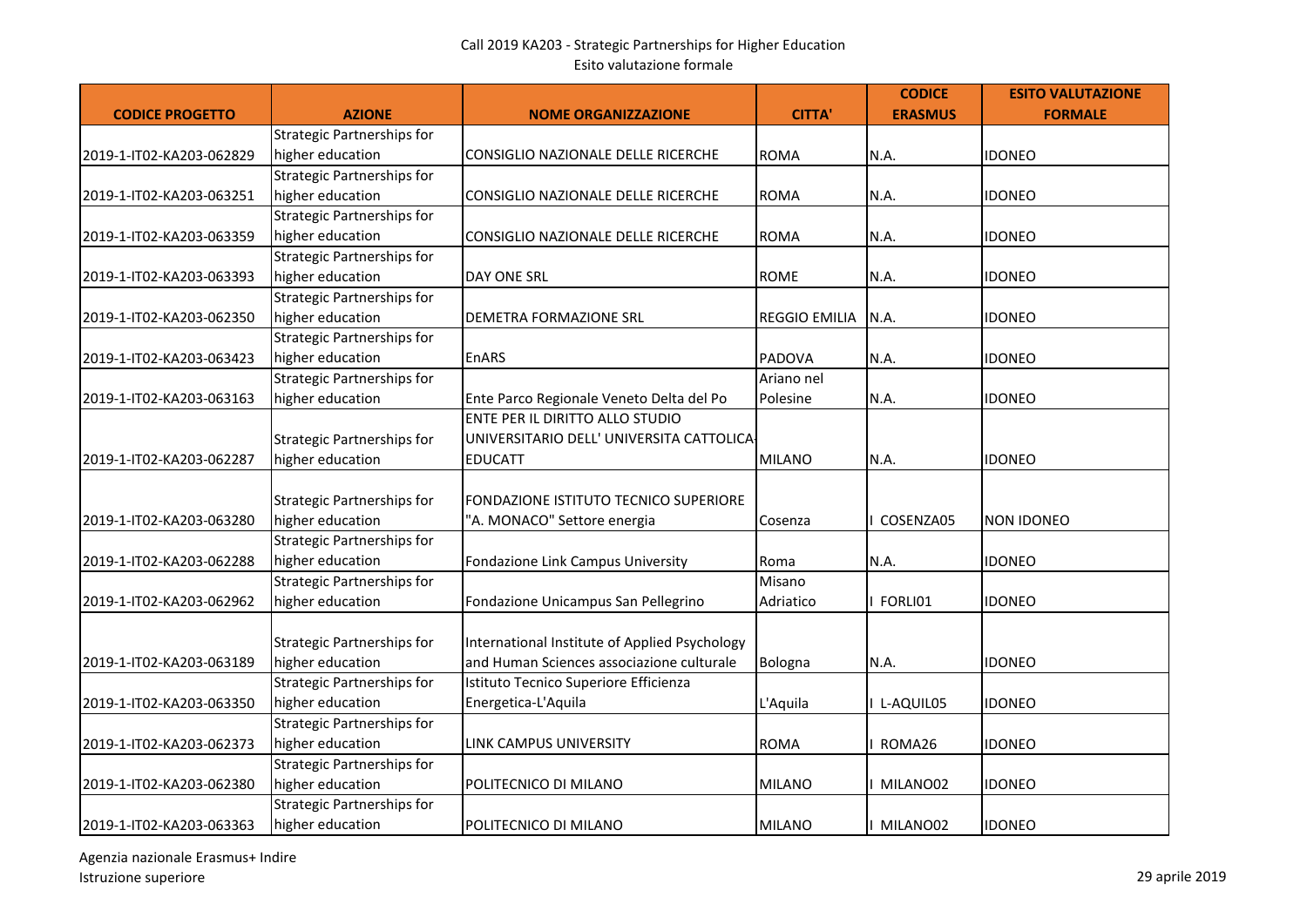| <b>CODICE PROGETTO</b>   | <b>AZIONE</b>                     | <b>NOME ORGANIZZAZIONE</b>           | <b>CITTA'</b>   | <b>CODICE</b><br><b>ERASMUS</b> | <b>ESITO VALUTAZIONE</b><br><b>FORMALE</b> |
|--------------------------|-----------------------------------|--------------------------------------|-----------------|---------------------------------|--------------------------------------------|
|                          | <b>Strategic Partnerships for</b> |                                      |                 |                                 |                                            |
| 2019-1-IT02-KA203-062351 | higher education                  | UNIVERSITA CATTOLICA DEL SACRO CUORE | <b>MILANO</b>   | MILANO03                        | <b>IDONEO</b>                              |
|                          | <b>Strategic Partnerships for</b> |                                      |                 |                                 |                                            |
| 2019-1-IT02-KA203-063157 | higher education                  | UNIVERSITA DEGLI STUDI DELL'AQUILA   | L AQUILA        | I L-AQUIL01                     | <b>IDONEO</b>                              |
|                          | <b>Strategic Partnerships for</b> |                                      |                 |                                 |                                            |
| 2019-1-IT02-KA203-063258 | higher education                  | UNIVERSITA DEGLI STUDI DELL'AQUILA   | L AQUILA        | I L-AQUIL01                     | <b>IDONEO</b>                              |
|                          | <b>Strategic Partnerships for</b> |                                      |                 |                                 |                                            |
| 2019-1-IT02-KA203-063313 | higher education                  | UNIVERSITA DEGLI STUDI DELL'AQUILA   | L AQUILA        | I L-AQUIL01                     | <b>IDONEO</b>                              |
|                          | <b>Strategic Partnerships for</b> |                                      |                 |                                 |                                            |
| 2019-1-IT02-KA203-062952 | higher education                  | UNIVERSITA DEGLI STUDI DI CAMERINO   | <b>CAMERINO</b> | I CAMERIN01                     | <b>IDONEO</b>                              |
|                          | <b>Strategic Partnerships for</b> |                                      |                 |                                 |                                            |
| 2019-1-IT02-KA203-062979 | higher education                  | UNIVERSITA DEGLI STUDI DI FERRARA    | <b>FERRARA</b>  | I FERRARA01                     | <b>IDONEO</b>                              |
|                          | <b>Strategic Partnerships for</b> |                                      |                 |                                 |                                            |
| 2019-1-IT02-KA203-063297 | higher education                  | UNIVERSITA DEGLI STUDI DI FIRENZE    | Florence        | FIRENZE01                       | <b>IDONEO</b>                              |
|                          | <b>Strategic Partnerships for</b> |                                      |                 |                                 |                                            |
| 2019-1-IT02-KA203-063289 | higher education                  | UNIVERSITA DEGLI STUDI DI FOGGIA     | FOGGIA          | FOGGIA03                        | <b>NON IDONEO</b>                          |
|                          | <b>Strategic Partnerships for</b> |                                      |                 |                                 |                                            |
| 2019-1-IT02-KA203-063266 | higher education                  | UNIVERSITA DEGLI STUDI DI FOGGIA     | <b>FOGGIA</b>   | FOGGIA03                        | <b>IDONEO</b>                              |
|                          | <b>Strategic Partnerships for</b> |                                      |                 |                                 |                                            |
| 2019-1-IT02-KA203-062432 | higher education                  | UNIVERSITA DEGLI STUDI DI GENOVA     | <b>GENOVA</b>   | GENOVA01                        | <b>IDONEO</b>                              |
|                          | <b>Strategic Partnerships for</b> |                                      |                 |                                 |                                            |
| 2019-1-IT02-KA203-063392 | higher education                  | UNIVERSITA DEGLI STUDI DI GENOVA     | <b>GENOVA</b>   | GENOVA01                        | <b>IDONEO</b>                              |
|                          | <b>Strategic Partnerships for</b> | UNIVERSITA DEGLI STUDI DI NAPOLI     |                 |                                 |                                            |
| 2019-1-IT02-KA203-062304 | higher education                  | <b>FEDERICO II</b>                   | <b>NAPOLI</b>   | I NAPOLI01                      | <b>IDONEO</b>                              |
|                          | <b>Strategic Partnerships for</b> | UNIVERSITA DEGLI STUDI DI NAPOLI     |                 |                                 |                                            |
| 2019-1-IT02-KA203-062980 | higher education                  | <b>FEDERICO II</b>                   | <b>NAPOLI</b>   | NAPOLI01                        | <b>IDONEO</b>                              |
|                          | <b>Strategic Partnerships for</b> | UNIVERSITA DEGLI STUDI DI NAPOLI     |                 |                                 |                                            |
| 2019-1-IT02-KA203-063228 | higher education                  | <b>FEDERICO II</b>                   | <b>NAPOLI</b>   | NAPOLI01                        | IIDONEO                                    |
|                          | <b>Strategic Partnerships for</b> |                                      |                 |                                 |                                            |
| 2019-1-IT02-KA203-063243 | higher education                  | UNIVERSITA DEGLI STUDI DI PADOVA     | <b>PADOVA</b>   | PADOVA01                        | <b>IDONEO</b>                              |
|                          | <b>Strategic Partnerships for</b> |                                      |                 |                                 |                                            |
| 2019-1-IT02-KA203-062324 | higher education                  | UNIVERSITA DEGLI STUDI DI PADOVA     | <b>PADOVA</b>   | PADOVA01                        | <b>IDONEO</b>                              |
|                          | <b>Strategic Partnerships for</b> |                                      |                 |                                 |                                            |
| 2019-1-IT02-KA203-062597 | higher education                  | UNIVERSITA DEGLI STUDI DI PARMA      | <b>PARMA</b>    | PARMA01                         | <b>IDONEO</b>                              |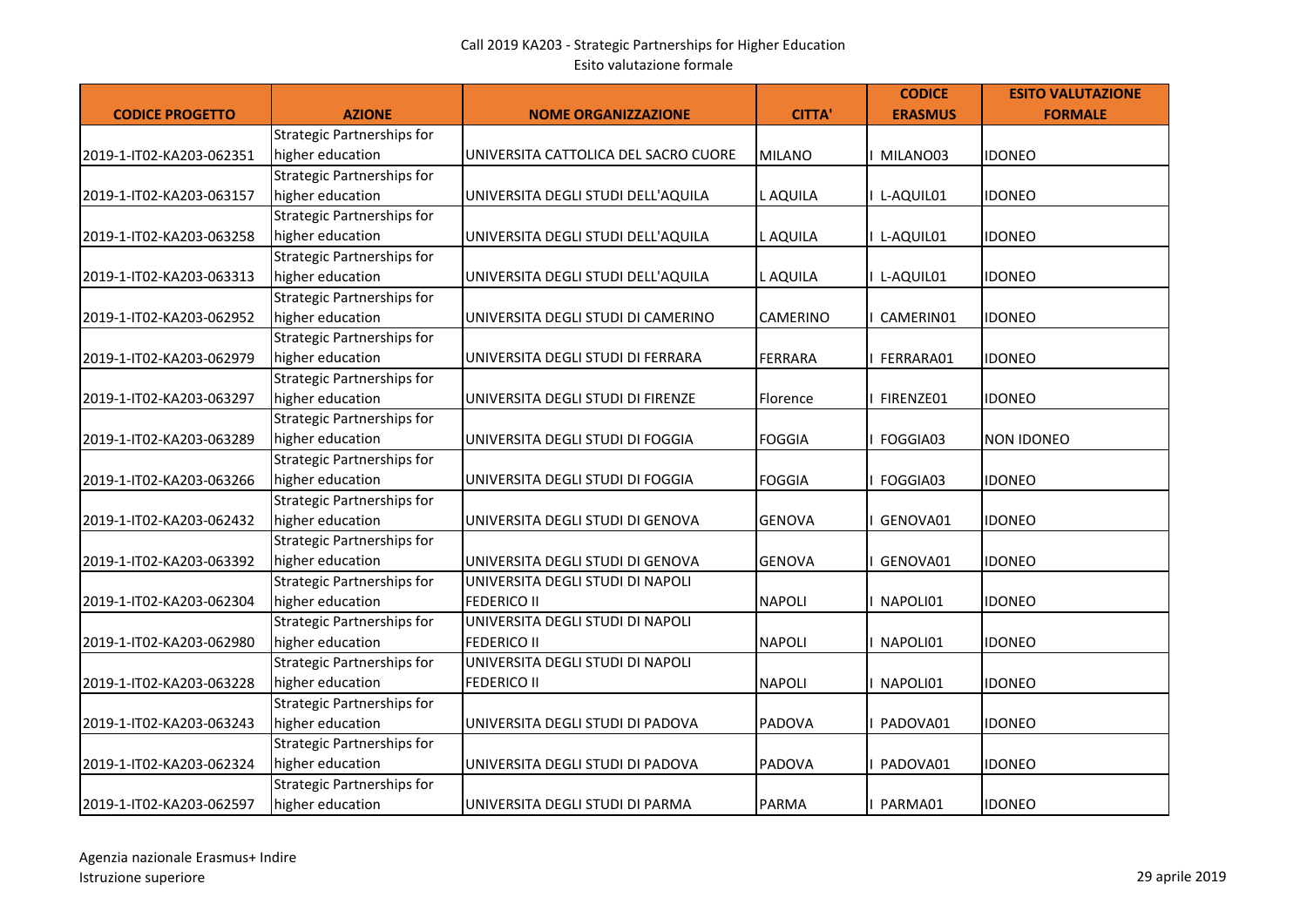| <b>CODICE PROGETTO</b>   | <b>AZIONE</b>                     | <b>NOME ORGANIZZAZIONE</b>                 | <b>CITTA'</b>      | <b>CODICE</b><br><b>ERASMUS</b> | <b>ESITO VALUTAZIONE</b><br><b>FORMALE</b> |
|--------------------------|-----------------------------------|--------------------------------------------|--------------------|---------------------------------|--------------------------------------------|
|                          | <b>Strategic Partnerships for</b> |                                            |                    |                                 |                                            |
| 2019-1-IT02-KA203-063421 | higher education                  | UNIVERSITA DEGLI STUDI DI PAVIA            | <b>PAVIA</b>       | I PAVIA01                       | <b>IDONEO</b>                              |
|                          | Strategic Partnerships for        |                                            |                    |                                 |                                            |
| 2019-1-IT02-KA203-063202 | higher education                  | UNIVERSITA DEGLI STUDI DI PERUGIA          | PERUGIA            | I PERUGIA01                     | <b>IDONEO</b>                              |
|                          | <b>Strategic Partnerships for</b> | UNIVERSITA DEGLI STUDI DI ROMA FORO        |                    |                                 |                                            |
| 2019-1-IT02-KA203-062469 | higher education                  | <b>ITALICO</b>                             | <b>ROMA</b>        | ROMA05                          | <b>IDONEO</b>                              |
|                          | <b>Strategic Partnerships for</b> | UNIVERSITA DEGLI STUDI DI ROMA LA          |                    |                                 |                                            |
| 2019-1-IT02-KA203-062984 | higher education                  | SAPIENZA                                   | <b>ROMA</b>        | ROMA01                          | <b>IDONEO</b>                              |
|                          | Strategic Partnerships for        | UNIVERSITA DEGLI STUDI DI ROMA LA          |                    |                                 |                                            |
| 2019-1-IT02-KA203-063321 | higher education                  | SAPIENZA                                   | <b>ROMA</b>        | ROMA01                          | <b>IDONEO</b>                              |
|                          | <b>Strategic Partnerships for</b> | UNIVERSITA DEGLI STUDI DI ROMA LA          |                    |                                 |                                            |
| 2019-1-IT02-KA203-063335 | higher education                  | SAPIENZA                                   | <b>ROMA</b>        | ROMA01                          | <b>IDONEO</b>                              |
|                          | <b>Strategic Partnerships for</b> | UNIVERSITA DEGLI STUDI DI ROMA LA          |                    |                                 |                                            |
| 2019-1-IT02-KA203-062738 | higher education                  | SAPIENZA                                   | <b>ROMA</b>        | ROMA01                          | <b>IDONEO</b>                              |
|                          | Strategic Partnerships for        | UNIVERSITA DEGLI STUDI DI ROMA TOR         |                    |                                 |                                            |
| 2019-1-IT02-KA203-063387 | higher education                  | <b>VERGATA</b>                             | <b>ROMA</b>        | ROMA02                          | <b>IDONEO</b>                              |
|                          | <b>Strategic Partnerships for</b> |                                            |                    |                                 |                                            |
| 2019-1-IT02-KA203-062409 | higher education                  | UNIVERSITA DEGLI STUDI DI SALERNO          | <b>FISCIANO SA</b> | SALERNO01                       | <b>IDONEO</b>                              |
|                          | <b>Strategic Partnerships for</b> |                                            |                    |                                 |                                            |
| 2019-1-IT02-KA203-062403 | higher education                  | UNIVERSITA DEGLI STUDI DI SALERNO          | <b>FISCIANO SA</b> | SALERNO01                       | <b>IDONEO</b>                              |
|                          | Strategic Partnerships for        | UNIVERSITA DEGLI STUDI DI SCIENZE          |                    |                                 |                                            |
| 2019-1-IT02-KA203-062425 | higher education                  | <b>GASTRONOMICHE</b>                       | <b>POLLENZO</b>    | BRA01                           | <b>IDONEO</b>                              |
|                          | Strategic Partnerships for        |                                            |                    |                                 |                                            |
| 2019-1-IT02-KA203-063360 | higher education                  | UNIVERSITA' DEGLI STUDI DI SIENA           | <b>SIENA</b>       | I SIENA01                       | <b>IDONEO</b>                              |
|                          | <b>Strategic Partnerships for</b> |                                            |                    |                                 |                                            |
| 2019-1-IT02-KA203-063193 | higher education                  | UNIVERSITA DEGLI STUDI DI TORINO           | TORINO             | I TORINO01                      | <b>IDONEO</b>                              |
|                          | <b>Strategic Partnerships for</b> |                                            |                    |                                 |                                            |
| 2019-1-IT02-KA203-063391 | higher education                  | UNIVERSITA DEGLI STUDI DI TRENTO           | <b>TRENTO</b>      | I TRENTO01                      | <b>IDONEO</b>                              |
|                          | Strategic Partnerships for        |                                            |                    |                                 |                                            |
| 2019-1-IT02-KA203-063238 | higher education                  | UNIVERSITA DEGLI STUDI DI UDINE            | UDINE              | I UDINE01                       | <b>IDONEO</b>                              |
|                          | Strategic Partnerships for        |                                            |                    |                                 |                                            |
| 2019-1-IT02-KA203-062410 | higher education                  | Universita' degli Studi di Urbino Carlo Bo | <b>URBINO</b>      | I URBINO01                      | <b>IDONEO</b>                              |
|                          | <b>Strategic Partnerships for</b> | UNIVERSITA DEGLI STUDI GABRIELE            |                    |                                 |                                            |
| 2019-1-IT02-KA203-063298 | higher education                  | D'ANNUNZIO DI CHIETI-PESCARA               | <b>CHIETI</b>      | CHIETI01                        | <b>IDONEO</b>                              |